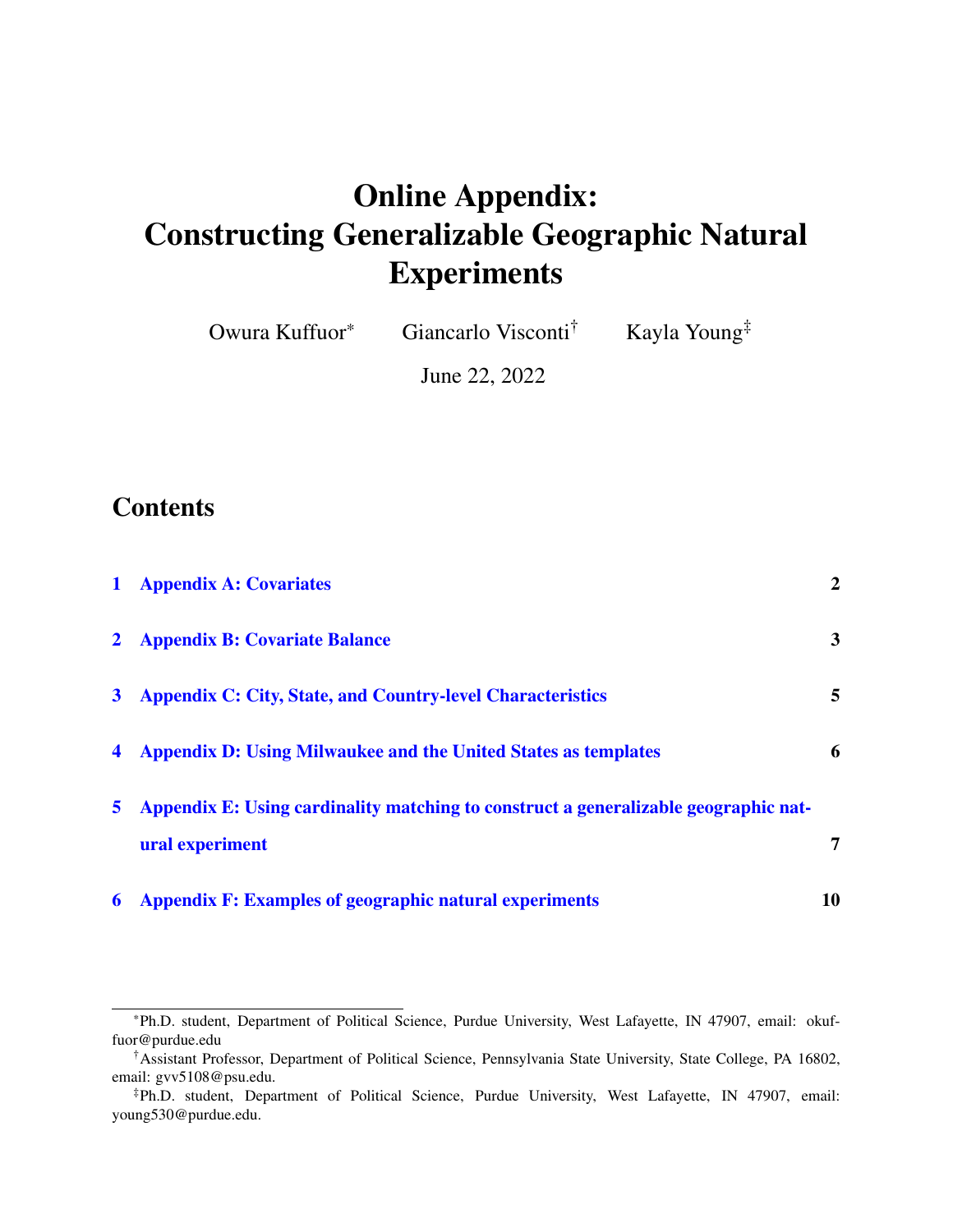#### <span id="page-1-0"></span>1 Appendix A: Covariates

As mentioned in the manuscript, we use data from [Keele et al.](#page-10-0) [\(2015\)](#page-10-0) to construct the generalizable local geographic natural experiment. We use five pretreatment covariates: age, gender, turnout in 2004 and 2006, and housing prices.

Age corresponds to the subtraction between 2000 and the year of birth. We use the year 2000 as the reference since the template will be constructed using data from the 2000 census. Gender is a binary indicator for male individuals. Turnout takes the form of two binary indicators of having voted in the 2004 and 2006 elections. [Keele et al.](#page-10-0) [\(2015\)](#page-10-0) provide a categorical variable for a voter's history, using fine instead of mean balance for that covariate to constrain its marginal distribution. In our application we use mean balance to simplify the method. Therefore, we transform the original categorical variable into two binary indicators of turnout in 2004 and 2006. Finally, housing values corresponds to the median value of houses sold within a 500-m radius of a voter's residence between the years 2006 and 2008.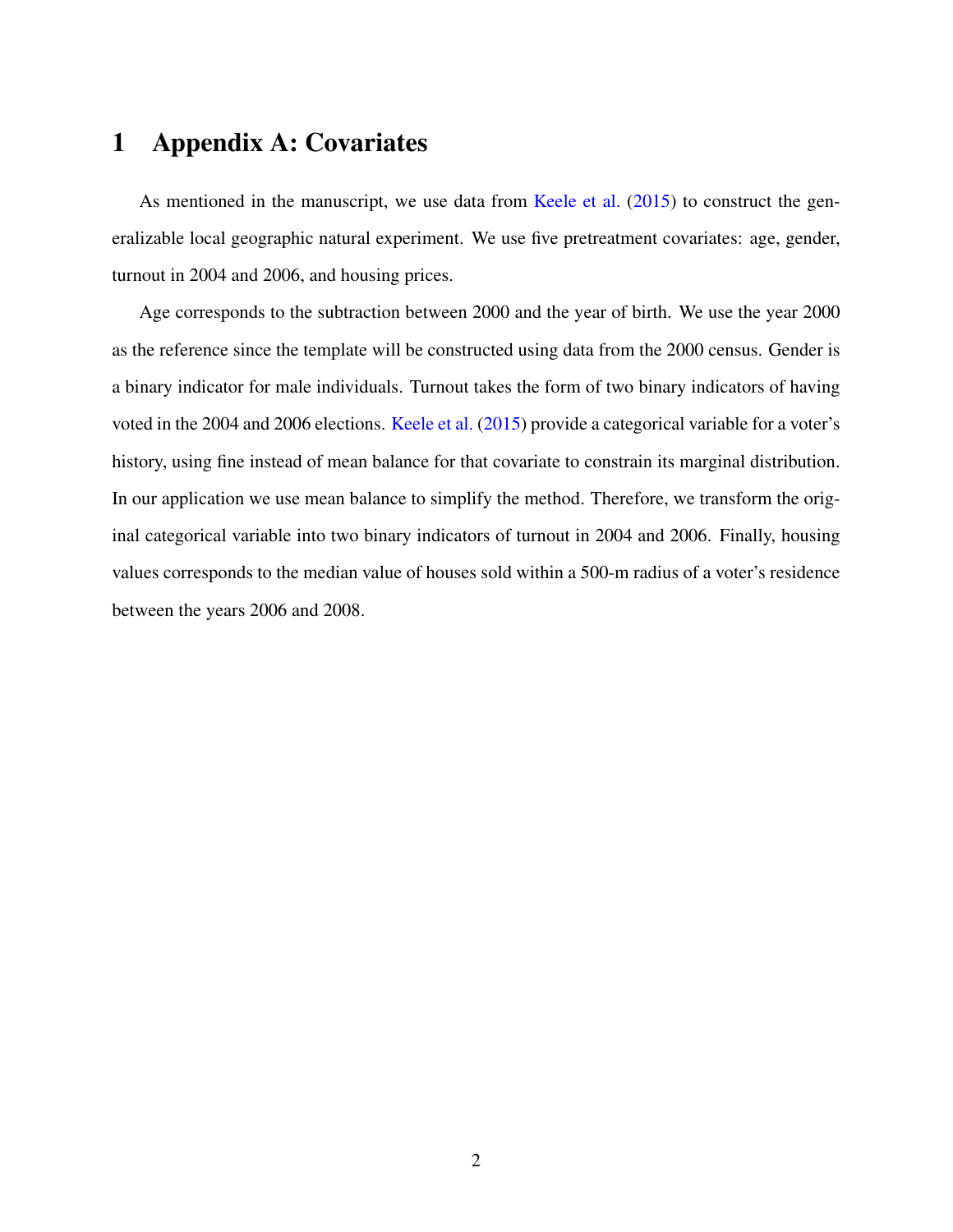#### <span id="page-2-0"></span>2 Appendix B: Covariate Balance

Table [A1](#page-2-1) reports the differences in standard deviation units between the treated and control groups before matching. We can see that there is an imbalance for housing prices (i.e., the stan-dardized differences are greater than 0.1). Tables [A2,](#page-2-2) [A3,](#page-3-0) [A4,](#page-3-1) and [A5](#page-3-2) report the standardized differences between the treated and control group after using regular matching, the city as the template, the state as the template, and the country as the template. We can see that all of the matched samples are balanced with respect to the five pretreatment covariates of interest.

Table A1: Balance before matching

<span id="page-2-1"></span>

| Covariates     | Standardized differences |
|----------------|--------------------------|
| Housing prices | 0.13                     |
| Turnout 2004   | 0.02                     |
| Turnout 2006   | 0.04                     |
| Male           | 0.06                     |
| Age            | 0.02                     |

Table A2: Balance regular matching

<span id="page-2-2"></span>

| Covariates     | Standardized differences |  |  |
|----------------|--------------------------|--|--|
| Housing prices | 0.05                     |  |  |
| Turnout 2004   | 0.05                     |  |  |
| Turnout 2006   | 0.05                     |  |  |
| Male           | 0.05                     |  |  |
| Age            | 0.04                     |  |  |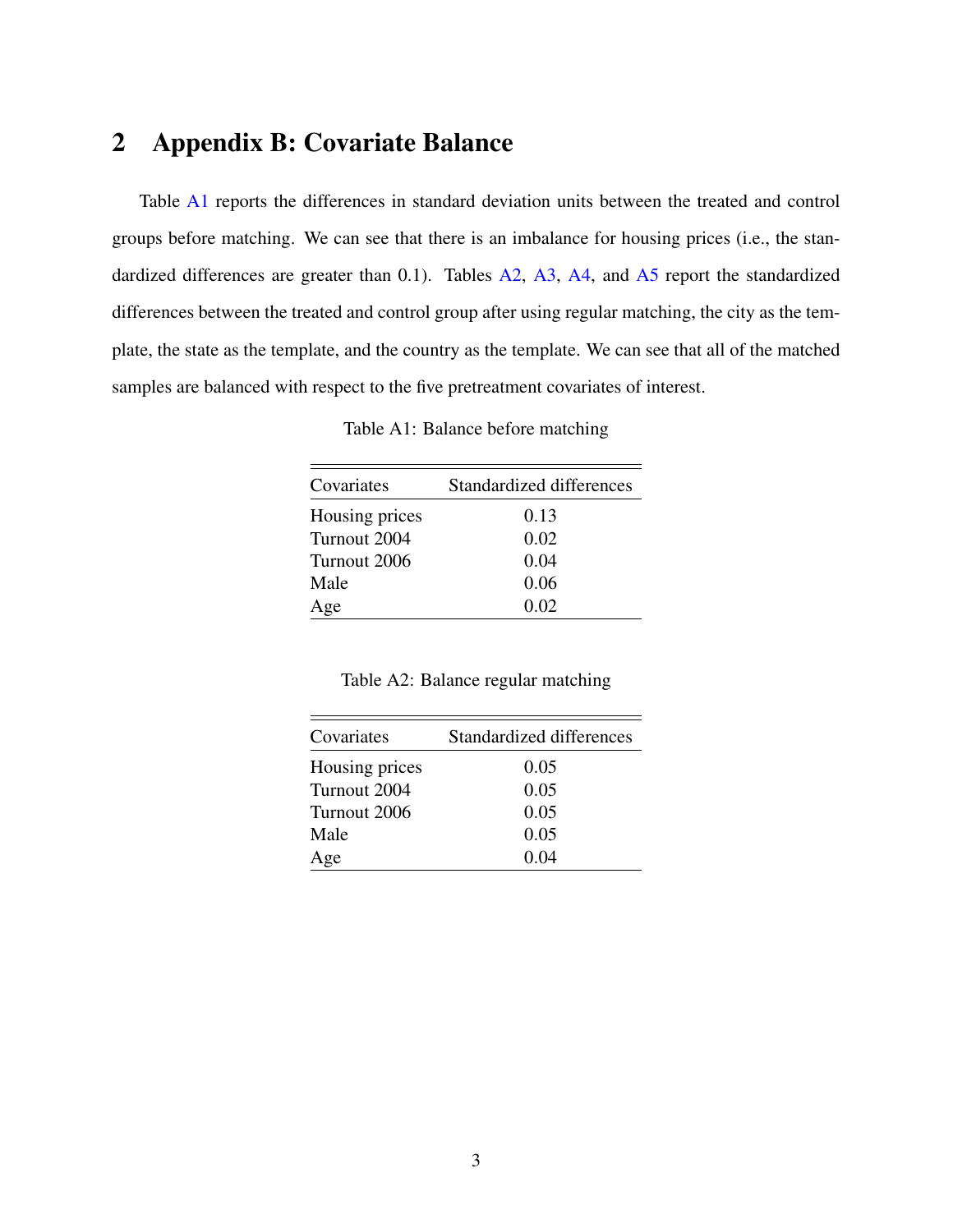|  | Table A3: Balance template matching: city |  |
|--|-------------------------------------------|--|
|  |                                           |  |

<span id="page-3-0"></span>

| Covariates     | Standardized differences |
|----------------|--------------------------|
| Housing prices | 0.05                     |
| Turnout 2004   | 0.00                     |
| Turnout 2006   | 0.00                     |
| Male           | 0.07                     |
| Age            | 0.00                     |

<span id="page-3-1"></span>Table A4: Balance template matching: state

| Covariates     | Standardized differences |
|----------------|--------------------------|
| Housing prices | 0.00                     |
| Turnout 2004   | 0.00                     |
| Turnout 2006   | 0.00                     |
| Male           | 0.02                     |
| Age            | 0.00                     |
|                |                          |

<span id="page-3-2"></span>Table A5: Balance template matching: country

| Covariates     | Standardized differences |
|----------------|--------------------------|
| Housing prices | 0.00                     |
| Turnout 2004   | 0.00                     |
| Turnout 2006   | 0.01                     |
| Male           | 0.01                     |
| Age            | 0.00                     |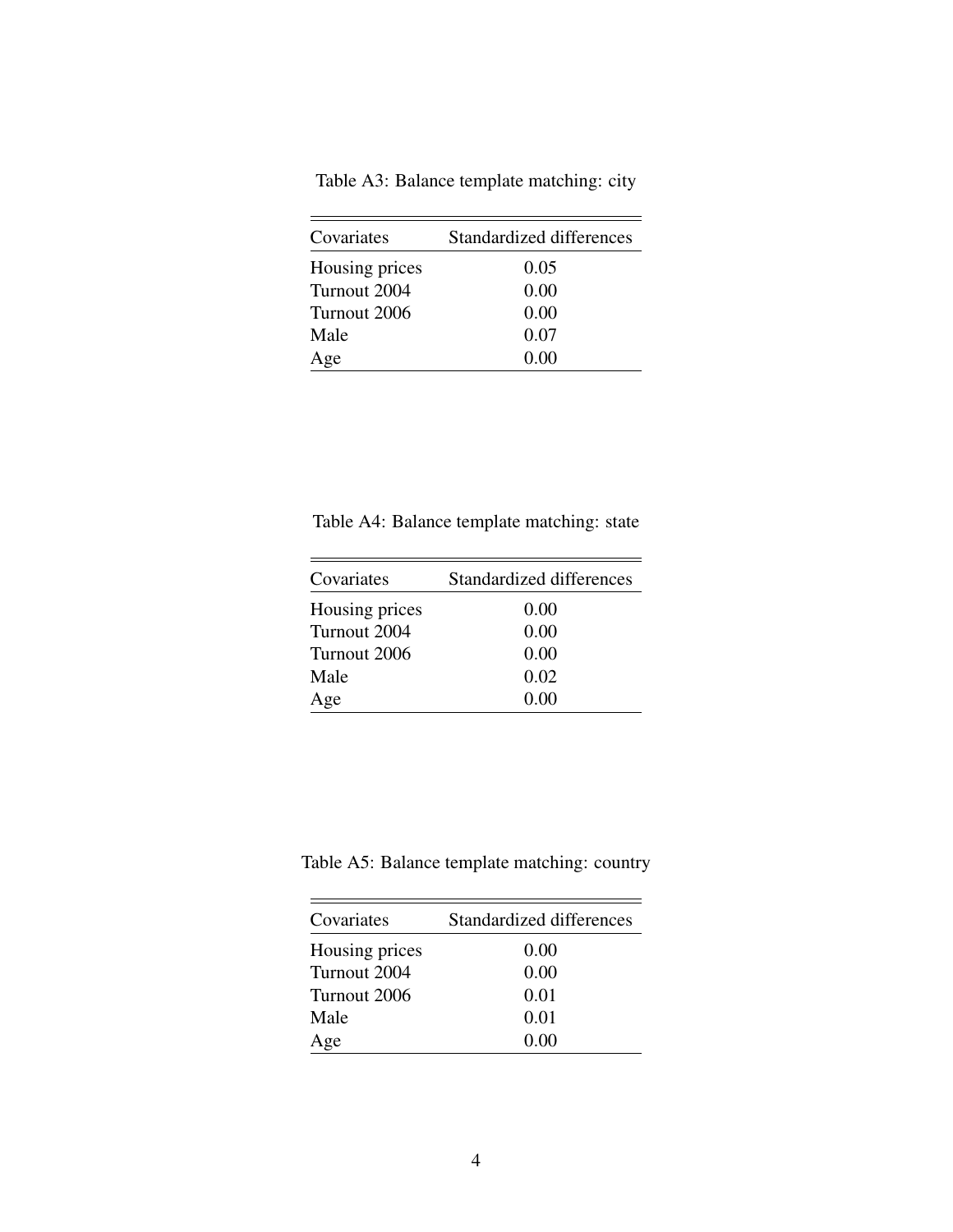#### <span id="page-4-0"></span>3 Appendix C: City, State, and Country-level Characteristics

To ensure that our matched covariates are representative at the city, state and country level, we provide the average housing prices, median age, voter turnout rate, and proportion of males at the three levels stated above using data from various sources. Table [A6](#page-4-1) provides the data with their corresponding hyperlinks.<sup>[1](#page-4-2)</sup> We use census data for age and gender, the Wisconsin Realtors association and US Census Bureau for housing values, $<sup>2</sup>$  $<sup>2</sup>$  $<sup>2</sup>$  and data from the city of Milwaukee, the</sup> state of Wisconsin, and the US Census Bureau for turnout.

<span id="page-4-1"></span>

| Variables                              | City        | <b>State</b> | Country wide |
|----------------------------------------|-------------|--------------|--------------|
| Age $2000$ (years)                     | <b>30.0</b> | <b>36.0</b>  | 35.3         |
| Housing Values 2007 and 2008 (dollars) | 152,995.5   | 162,407.0    | 214, 545.5   |
| Proportion of males 2000 (percentage)  | 47.8        | 49.4         | 49.1         |
| Turnout 2004 (percentage)              | 69.9        | 72.9         | 63.8         |
| Turnout 2006 (percentage)              | 56.9        | 50.9         | 47.8         |

Table A6: Average estimates

<span id="page-4-3"></span><span id="page-4-2"></span> $1$  Links to the various sources can be accessed by clicking on the numbers.

<sup>&</sup>lt;sup>2</sup> We could not find data for housing values at the city and state levels for the year 2006. Therefore, we used an average housing value for the years 2007 and 2008.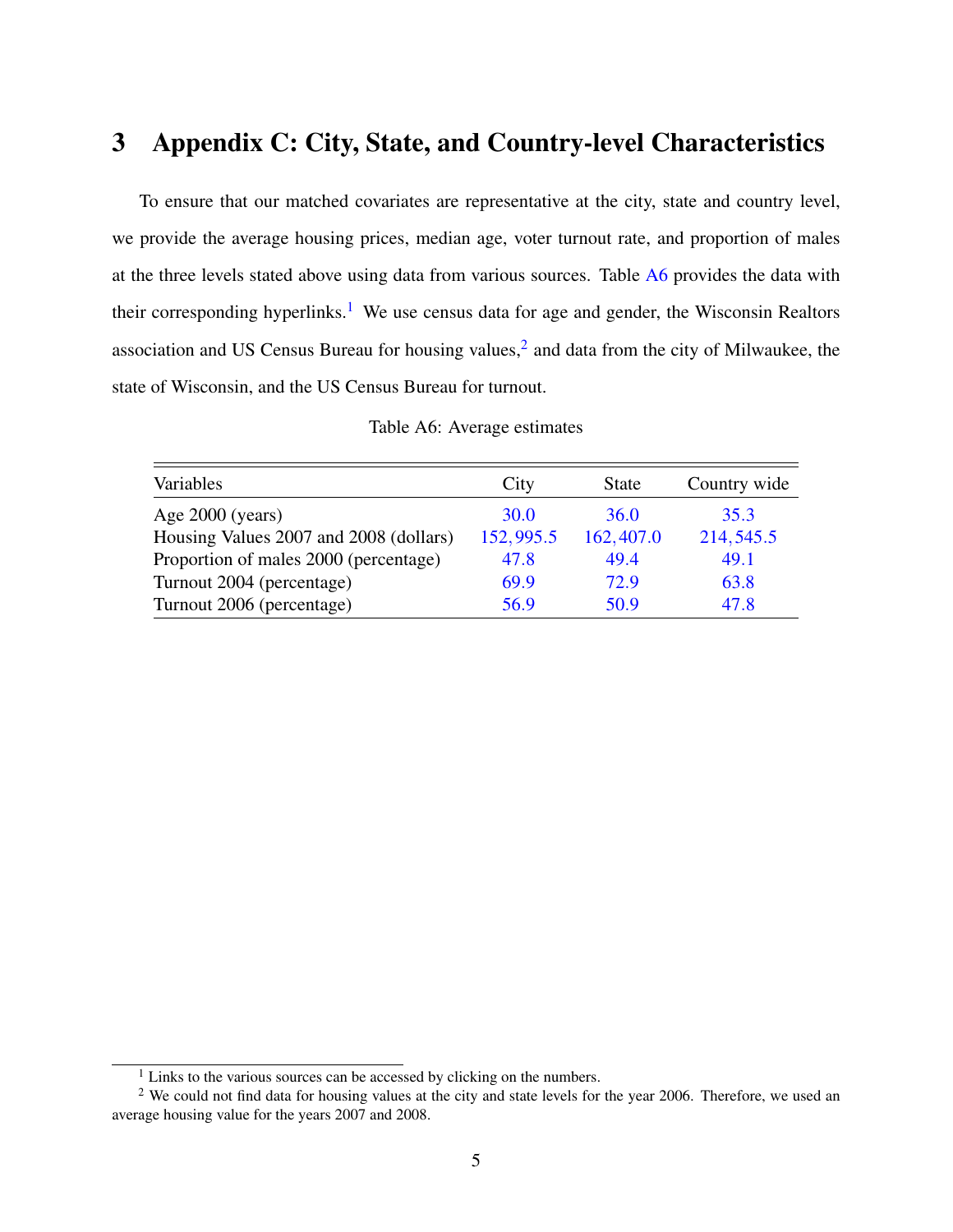# <span id="page-5-0"></span>4 Appendix D: Using Milwaukee and the United States as templates

<span id="page-5-1"></span>Table [A7](#page-5-1) and [A8](#page-5-2) report the averages for the five covariates after template matching when using the city of Milwaukee and the country, respectively, as templates. They illustrate how the matched samples resemble the target population of interest.

| Covariates     | Treated    | Control    | City    |
|----------------|------------|------------|---------|
| Housing prices | 152,798.70 | 150,599.90 | 152,996 |
| Turnout 2004   | 0.72       | 0.72       | 0.70    |
| Turnout 2006   | 0.54       | 0.54       | 0.57    |
| Male           | 0.46       | 0.49       | 0.48    |
| Age            | 30.86      | 30.87      | 30      |

Table A7: After template matching: city

Table A8: After template matching: country

<span id="page-5-2"></span>

| Covariates     | Treated     | Control     | Country |
|----------------|-------------|-------------|---------|
| Housing prices | 212, 170.30 | 212, 162.00 | 214,546 |
| Turnout 2004   | 0.66        | 0.66        | 0.64    |
| Turnout 2006   | 0.50        | 0.50        | 0.48    |
| Male           | 0.48        | 0.48        | 0.49    |
| Age            | 36.16       | 36.15       | 35.30   |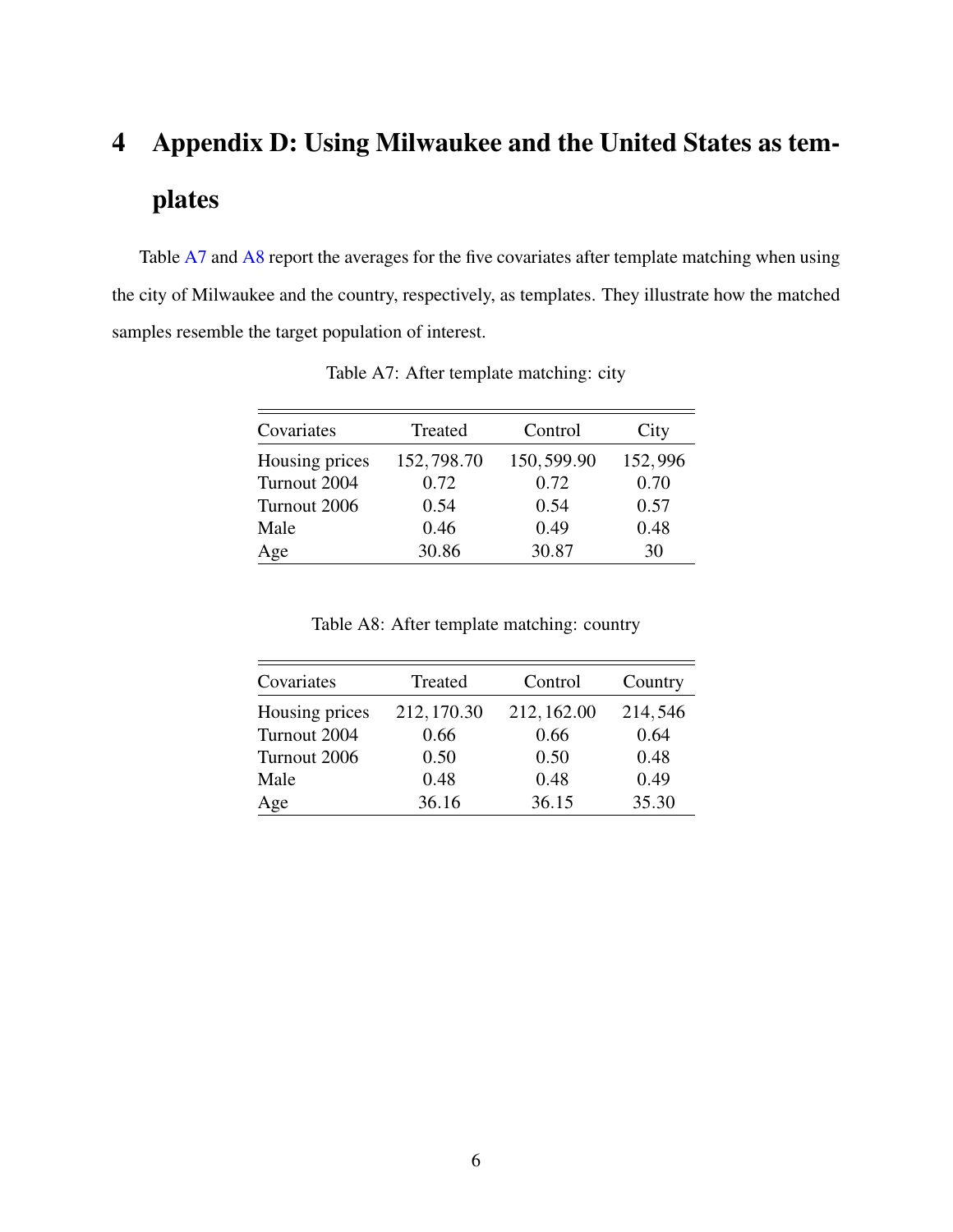## <span id="page-6-0"></span>5 Appendix E: Using cardinality matching to construct a generalizable geographic natural experiment

In this section, we show how to use cardinality matching with the designmatch package for R to construct a generalizable geographic natural experiment. We borrow some explanations from [\(Visconti and Zubizarreta,](#page-10-1) [2018\)](#page-10-1), where the authors explain how to implement a traditional cardinality matching procedure.

First, we load the packages designmatch, foreign, and gurobi. The package gurobi enhances the performance of designmatch, and is particularly useful when having large data sets such as in this case. $3$ 

- > library(designmatch)
- > library(foreign)
- > library(gurobi)

Then, we load and sort the data by the treatment. The treatment indicator is given by  $t$  ind.

```
> d = read.dta("Final-Data.dta")
> d = d[order(d$t_ind, decreasing=TRUE), ]
```
Next, we define the covariates we will use to obtain mean balance in mom\_covs. Also, we define the moments of the target distribution in mom\_targets. In this example, the target distribution is the state of Wisconsin, and mom\_targets are the first moments of this distribution. We also define the moment balance requirements; in this case, to balance the means of the covariates up to 0.05 standardized differences between the matched groups and the template (or 0.1 standardized differences between the matched treated and matched control groups).

 $> t$ \_ind = d\$ $t$ \_ind

<span id="page-6-1"></span><sup>&</sup>lt;sup>3</sup> Details about how to install gurobi can be found here: [https://cran.r-project.org/web/packages/](https://cran.r-project.org/web/packages/prioritizr/vignettes/gurobi_installation.html) [prioritizr/vignettes/gurobi\\_installation.html](https://cran.r-project.org/web/packages/prioritizr/vignettes/gurobi_installation.html).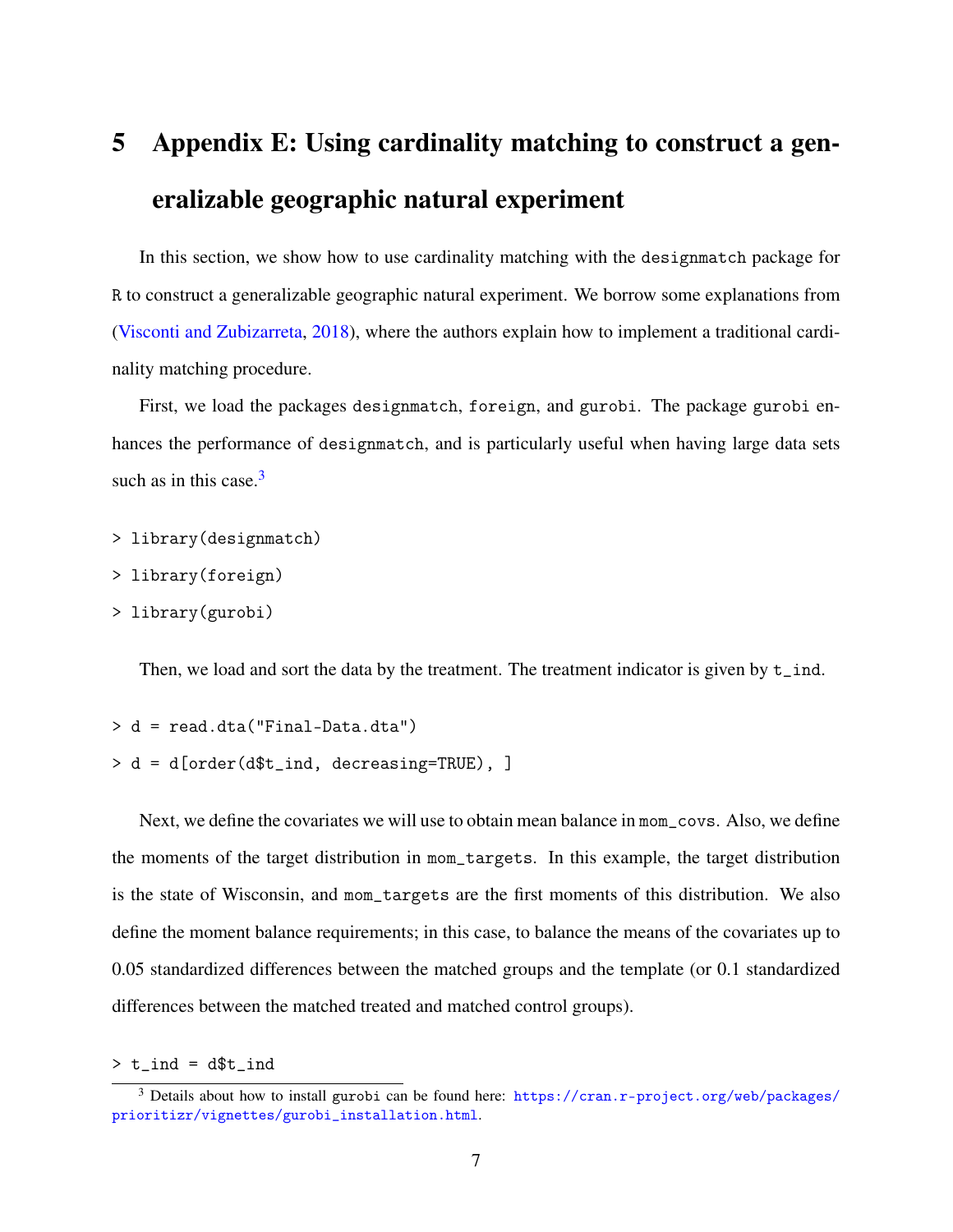> mom\_covs = cbind(d\$hprice\_mean,d\$turnout04,d\$turnout06,d\$male,d\$age) > mom\_targets = c(162407,0.729,0.509,0.494,36) > mom\_tols = absstddif(mom\_covs, t\_ind, .05) > mom = list(covs = mom\_covs, tols = mom\_tols, targets = mom\_targets)

Then, we specify the solver parameters.

 $> t_{max} = 60*30$ > name = "gurobi" > approximate = 0  $>$  solver = list(name = name, t\_max = t\_max, approximate = approximate,  $+$  round\_cplex = 0, trace = 1)

And we find the optimal matches.

```
> out_1 = cardmatch(t_ind, mom = mom, solver = solver)
Building the matching problem...
Gurobi optimizer is open...
Finding the optimal matches...
Optimal matches found
```
We extract the indices of the matched treated and control units, and check the number of units that were matched.

```
> t_id_1 = out_1$t_id
> c_id_1 = out_1$c_id> length(t_id_1)
[1] 9924
> length(c_id_1)
[1] 9924
```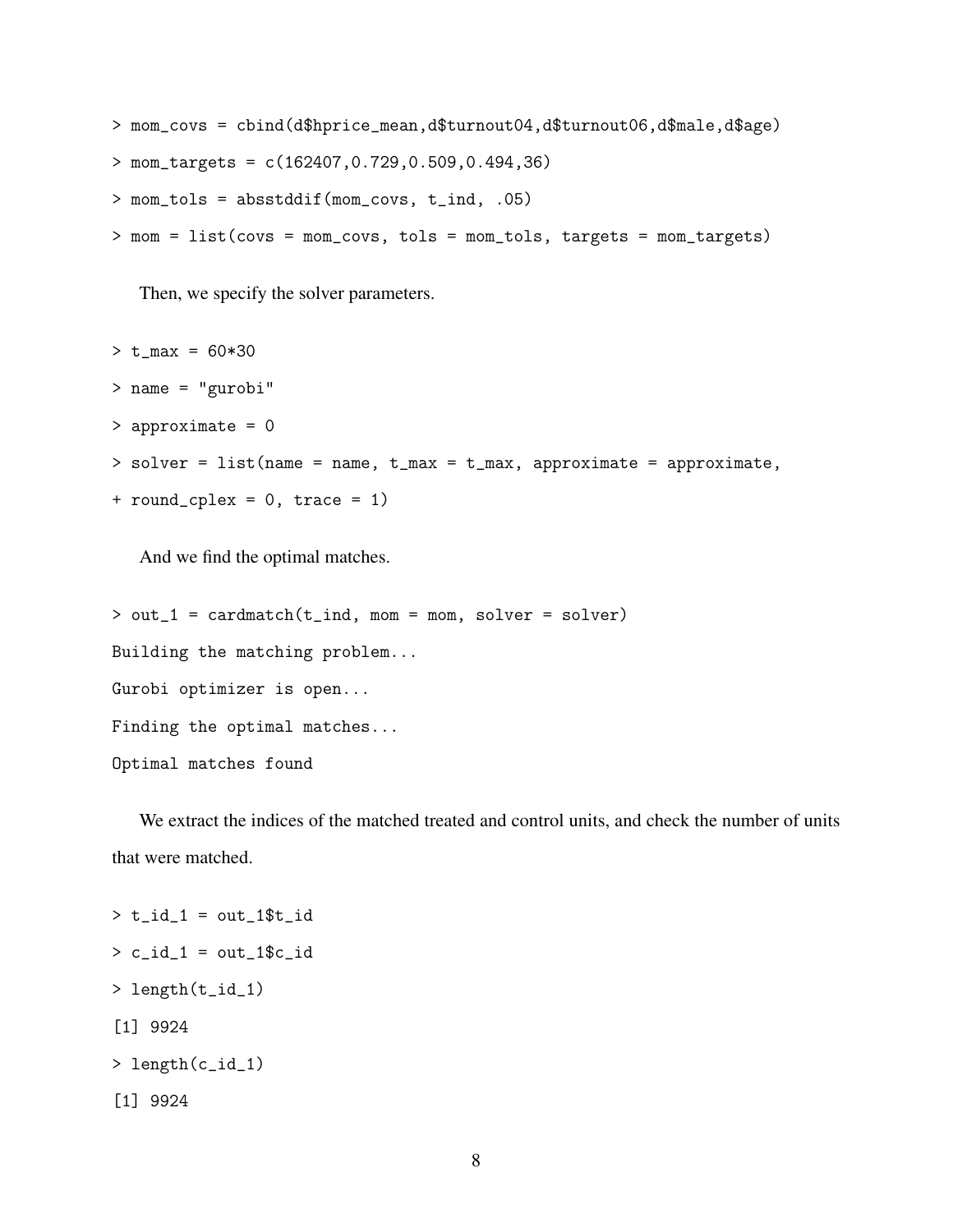Finally, we save the matched sample, which is what we will use to compute covariate balance and treatment effects (see replication files).

 $d_matrix_t = d[c(t_id, c_id), ]$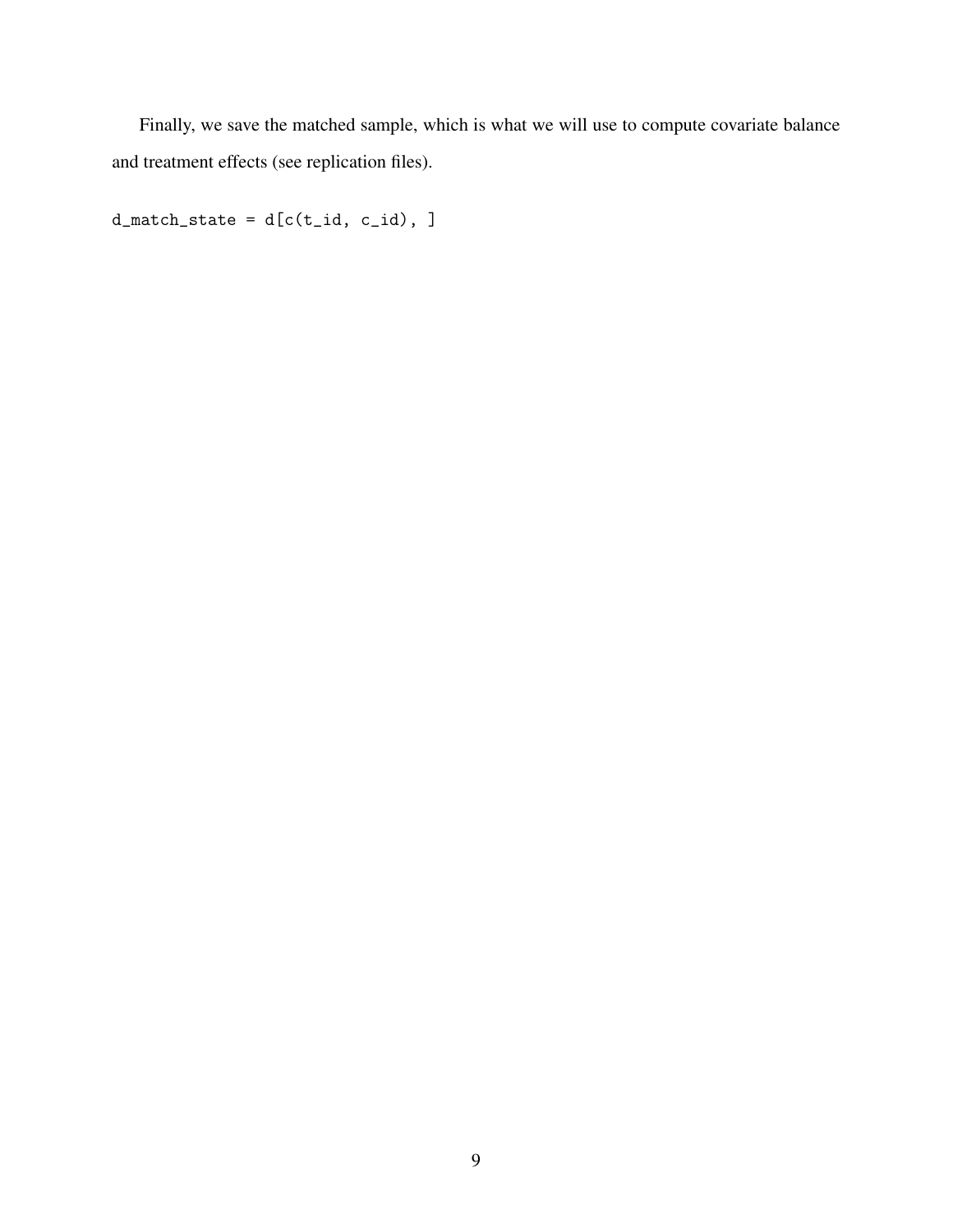#### <span id="page-9-0"></span>6 Appendix F: Examples of geographic natural experiments

In the manuscript we mentioned different types of natural experiments based on geography such as Geographic Natural Experiments (GNE), Geographic Local Natural Experiments (GLNE), Geographic Regression Discontinuity Designs (GRDD), and Geographic Natural Experiments with Matching (GLNE + Matching). In this section, we provide relevant examples of studies published in prominent journal using these approaches.

| Study                      | Substantive focus                                              | Natural Experiment                                              | Research Design |
|----------------------------|----------------------------------------------------------------|-----------------------------------------------------------------|-----------------|
| McCauley and Posner (2019) | Political<br>environ-<br>ment and religious<br>saliency        | Political border be-<br>tween Cote d'Ivoire<br>and Burkina Faso | <b>GNE</b>      |
| Posner $(2004)$            | Salience of political<br>culture                               | Political border be-<br>tween Zambia and<br>Malawi              | <b>GNE</b>      |
| McNamee (2019)             | Colonial Rule and<br>Salience of ethnic-<br>ity                | Colonial border in<br>Namibia                                   | <b>GLNE</b>     |
| Bram and Munger (2022)     | Economic<br>inter-<br>est and voting in<br>secession           | Isohyet line                                                    | <b>GLNE</b>     |
| Morris and Miller (2021)   | Polling place con-<br>solidation<br>and<br>turnout             | Municipal<br>bound-<br>ary line                                 | <b>GRDD</b>     |
| Harvey and West (2020)     | Discrimination<br><b>Statutes and Public</b><br>Accommodations | State boundary line                                             | <b>GRDD</b>     |
| Keele and Titiunik (2018)  | All-mail voting and<br>turnout                                 | County boundary in GLNE + Matching<br>city                      |                 |

Table A9: Examples of studies that exploit geographic natural experiments